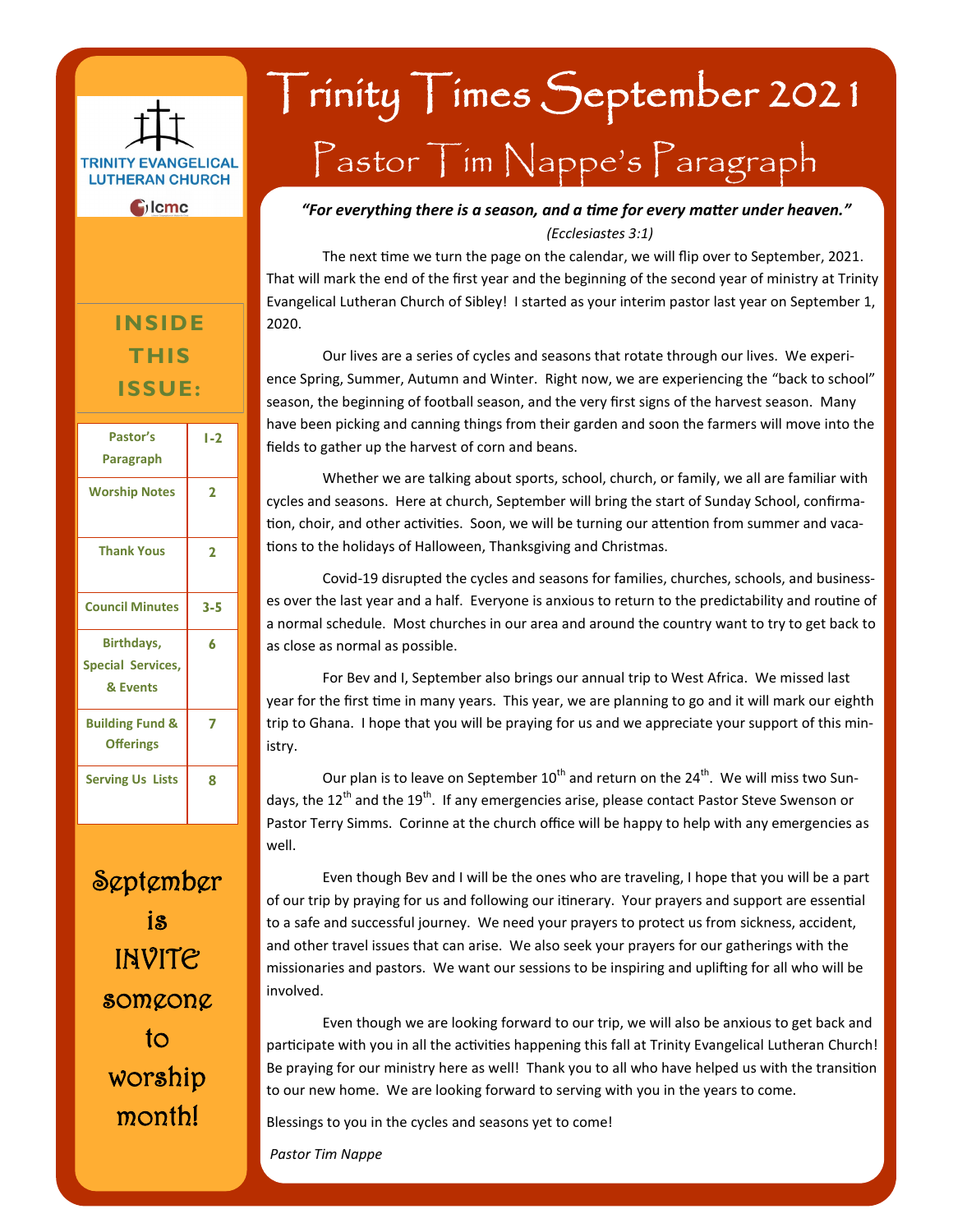## September Worship Notes

*1st Sunday Bucket of Bucks for ATLAS, other Sundays Noisy Offering Bright Beginnings (Sibley Daycare)*

**September 5, Fifteenth Sunday After Pentecost:** 10:00 am Worship with Holy Communion. Mark 7:24-37. Dear Jesus, our Healer and Deliverer, Protect us from evil and deliver us from sickness, worry, and fear.

**September 12, Sixteenth Sunday After Pentecost:** 10:00 am Worship. Mark 8:27-38. Dear Lord, give us the insight that we need to recognize you as Lord and Savior, and then empower us to serve as your faithful disciples through lives of service.

**September 19, Seventeenth Sunday After Pentecost:** 10:00 am Worship. Mark 9:30-37. Holy God, we pray for humility. May we place the needs of others before our own and place your will as our highest priority.

**September 26, Eighteenth Sunday After Pentecost:** 10:00 am Worship with Holy Communion. Mark 9:38-50. Our Heavenly Father, as we learn to follow and obey you, help us to set aside those things that hinder us. May we let go of the earthly things, that we may fully embrace the heavenly things.

### EMERGENCY CONTACTS

*While Pastor Tim and Bev are on their Mission Trip to Africa, September 10-24* Pastor Steve Swenson, United Methodist Church, Sibley/Ocheyedan, cell 712-260-6700 Heather Kraai, United Methodist Church, Sibley/Ocheyedan, 712-344-1130 Pastor Terry Simm, First Presbyterian Church, Sibley, ph 754-1326 or cell 712-461-0918

## THANK YOUS

- Sincere thanks and appreciation for all the love and concern shown us through all the health concerns for Don. We are so very grateful for all the prayers and other acts of kindness. We as a congregation are blessed with Pastor Tim and a loving church family. In God we trust. Sincerely, Don, Brenda, Taylor, Heather, Alyssa and Matt
- TEAM TRINITY would like to thank our congregation and the community for supporting our limited fundraising efforts this past year. We were able to donate \$9,200.00 to the American Cancer Society at the Relay for Life Event on August 4.
- TELC has a new website set up by John French. His Company is JBE Photo & Design. The initials stand for John Brenna and Elizabeth. The site is [https://sibleytelc.org](https://sibleytelc.org/) . Thank you John & Brenna for all the hours you put in getting the site up and running.
- Thank you to the following for helping with meals on wheels in August, Linda Klaahsen, Linda Fick, Barb Schuster, Sandy Eben, Phyllis Kruger and Brenda Tutje.
- Thank you to Brenna French for taking and printing the pictures of our new members, Pastor Tim & Bev Nappe, Keith & Marvella Klaahsen, and Alan & Carol Seivert.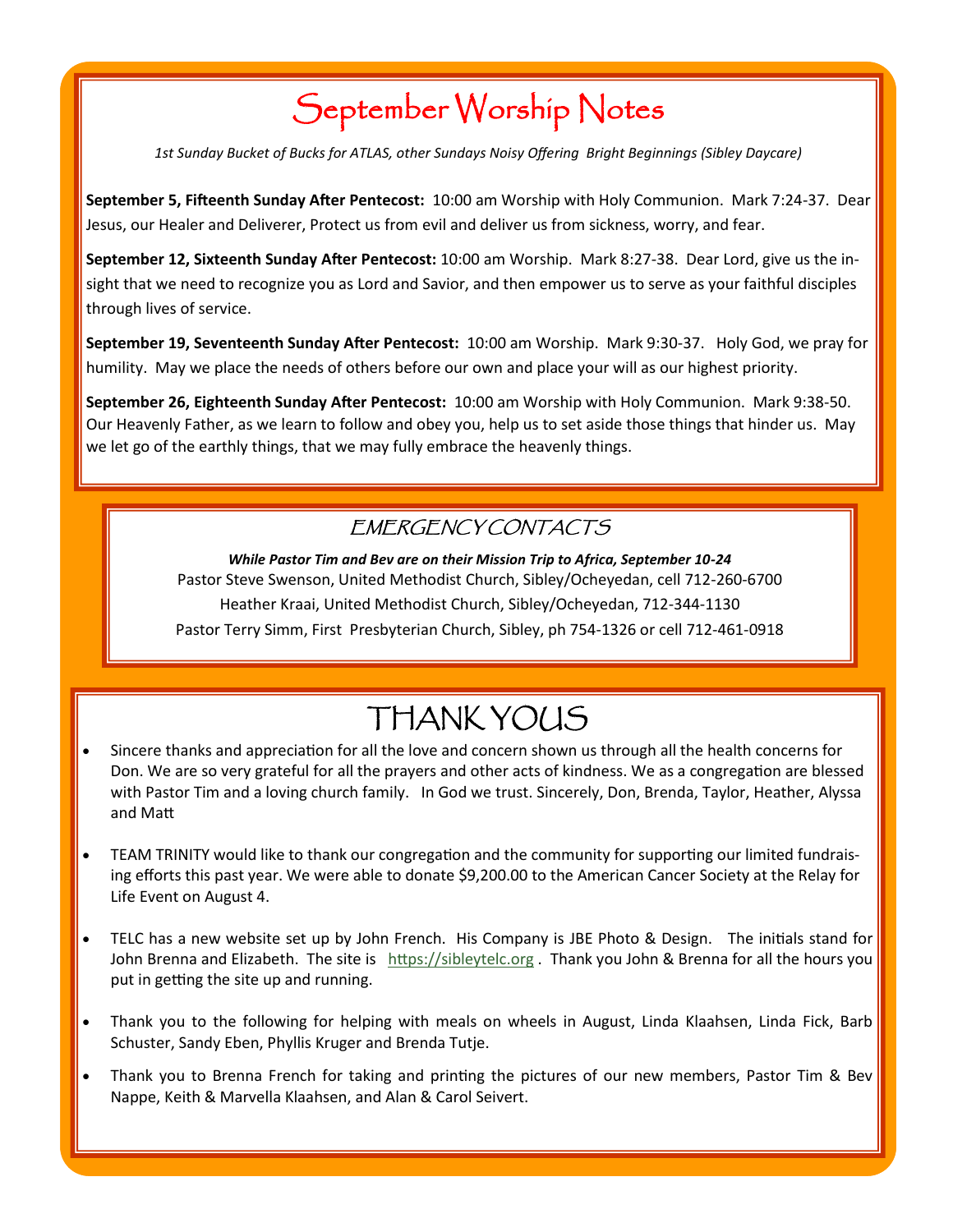## TELC COUNCIL MINUTES for 8.10.2021

**Call to order**: Brandon called the meeting of the TELC council to order at 7:00 pm.

**Roll Call**: Sharon Gradert, Sandy Olson, Luci Ferrin, Sheryl Peters, John French, Luc Johnson, Paul Hensch, Adam Henning, Brandon Rusche, Brenda Rosenberg, Steve Onken, Arlene Kuehl and Pastor Nappe. Absent: none.

**Devotions and Prayer**: Pastor read John 6 vs 35 God's promise to all who believe is eternal life. He followed with prayer.

### **Pastor's Report**:

Sunday Worship Service in July:

July  $4^{th}$ , communion, holiday weekend, Attendance – 51

July 11<sup>th</sup>, Vacation Bible School Program, Blessing of the Bicycles, Potluck dinner after church. Attendance – 99

July  $18^{th}$ , Community worship at the fairgrounds – Attendance – nice showing

July 25<sup>th</sup>, was a normal Sunday, Attendance  $-54$ 

Visitation:

I visited all three care centers on August  $4<sup>th</sup>$ 

I have had several hospital visits, both in person and over the phone.

I had private communion services with 3 in their own homes.

I talked to several prospective members in person and on the phone.

I had opportunities to visit with members and visitors at the Helmers funeral and the Hibbing wedding.

Tuesday night Bible Study has continued using "The Wired Word."

I participated in committee meetings this month: Executive Committee, Worship and Music, Church Council.

I met with the Helmer's family to finalize the plans for Lawrence's funeral service conducted on July 22<sup>nd</sup>.

I finished the marriage preparation with Matt Ackermann and Alyssa Hibbing. Rehearsal was July 30<sup>th</sup> and the wedding on July 3 $1^{\rm st}$ .

Looking ahead, I am planning the confirmation curriculum and considering adult Sunday School material.

I have and am spending time packing, moving and setting up bank accounts, renters and health insurance. Future Considerations:

When or where would we have the Polka Fest? Octoberfest? Consensus seemed to be to have it on a Saturday afternoon/evening with an outdoor brat cookout.

Do we have a goal for a service where we burn the mortgage before the end of the year?

Possibly mix it in with a Stewardship Sunday?

School is starting on August 23<sup>rd</sup>

Confirmation starting with an informational meeting on August 25<sup>th</sup>.

Any interest in a Men's, Women's, Couples groups or Bible Study?

Schedule for upcoming Sundays to the end of the year:

Aug.  $1<sup>st</sup>$ , Communion at the rail,  $10<sup>th</sup>$  Sunday of Pentecost

Aug. 8<sup>th</sup>, Pulpit Supply, Jeremy Haugen, 11<sup>th</sup> Sunday of Pentecost

Aug. 15<sup>th</sup>, Continuous communion, New Members Sunday, Campers share their experience, 12<sup>th</sup> Sunday of Pentecost

Aug. 22<sup>nd</sup>, We host outdoor service with Methodists, Prayer for kids going back to school, 13<sup>th</sup> Sunday of Pentecost

Aug. 29<sup>th</sup>, Methodists host outdoor service at 9AM, 14<sup>th</sup> Sunday of Pentecost

Sept. 5<sup>th</sup>, Communion at the rail, 15<sup>th</sup> Sunday of Pentecost, Labor Day Weekend

Sept.  $12^{th}$ , Rally Day, Ghana trip, need pulpit supply,  $16^{th}$  Sunday of Pentecost

Sept.  $19^{th}$ , Ghana trip, need pulpit supply, no communion,  $17^{th}$  Sunday of Pentecost

Sept. 26<sup>th</sup>, I'm back, Communion at rail, Installation of Sunday School teachers, 18<sup>th</sup> Sunday of Pentecost

Oct. 3rd, May be traveling to LCMC event in Hilliard, Ohio, may need pulpit supply,postpone communion to Oct.  $10^{th}$ ,  $19^{th}$ Sunday of Pentecost

Oct. 10<sup>th</sup>, Continuous Communion, 20<sup>th</sup> Sunday of Pentecost

Oct. 17<sup>th</sup>, Mission Festival Sunday, 21<sup>st</sup> Sunday of Pentecost

Oct. 24<sup>th</sup>, 22<sup>nd</sup> Sunday of Pentecost

Oct. 31<sup>st</sup>, Reformation Sunday Confirmation Sunday, Communion at the rail 5 Confirmands: Erika Rosenberg, Reagan Rusche, Brianna Taylor, Cayden Wingate, Natalie Wollmuth, 23<sup>rd</sup> Sunday of Pentecost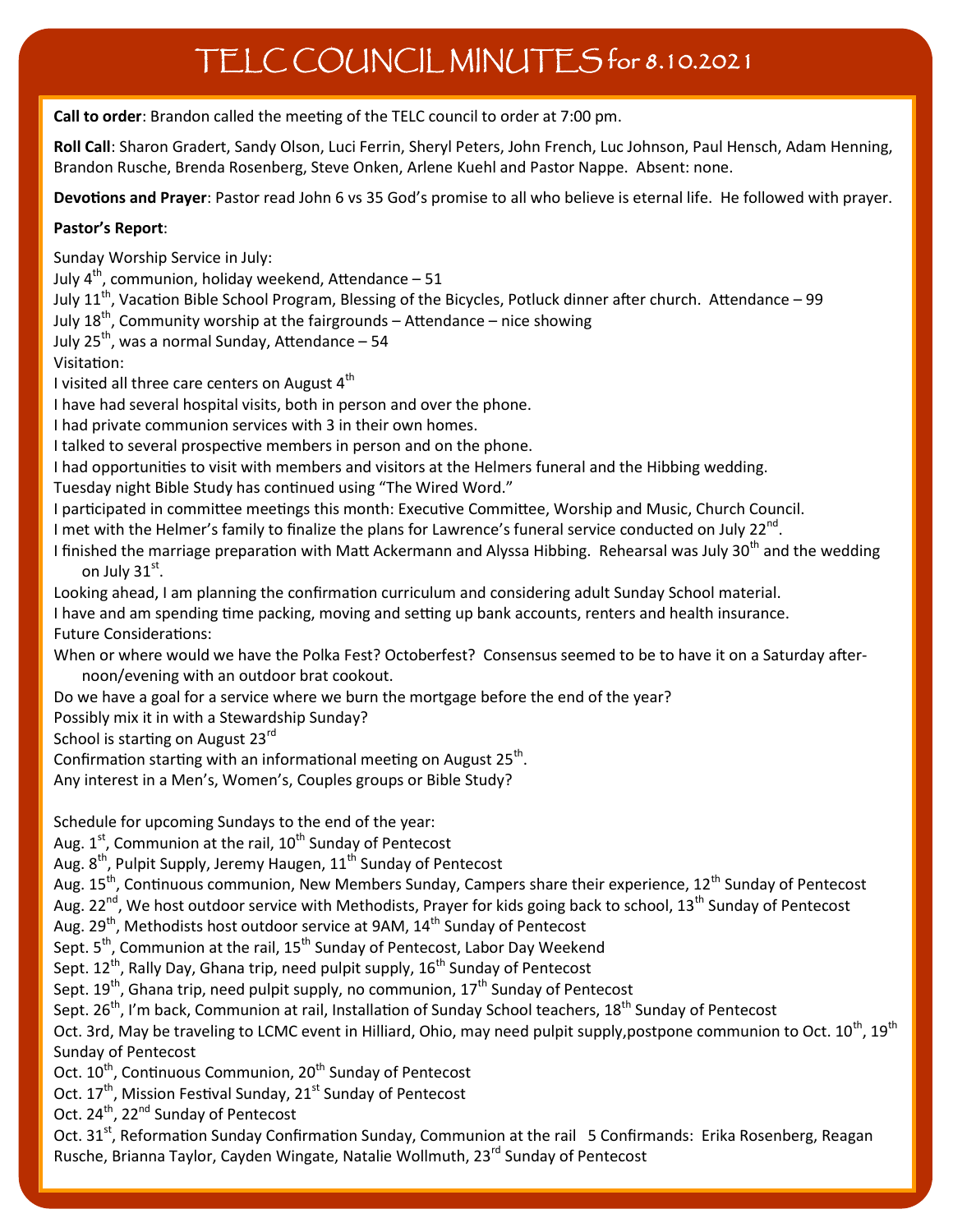## TELC COUNCIL MINUTES Continued

Nov. 7<sup>th</sup>, All Saints Sunday, Communion at the rail, 24<sup>th</sup> Sunday of Pentecost Nov. 14<sup>th</sup>, 25<sup>th</sup> Sunday of Pentecost Nov. 21<sup>st,</sup> Christ the King Sunday, Continuous communion 26<sup>th</sup> Sunday of Pentecost Nov.  $28^{th}$ , 1<sup>st</sup> Sunday of Advent, Sanctuary decorated for Christmas Dec.  $5<sup>th</sup>$ ,  $2<sup>nd</sup>$  Sunday of Advent, Communion at the rail Dec. 12<sup>th</sup>, 3<sup>rd</sup> Sunday of Advent, Sunday School Christmas Program Dec. 19<sup>th</sup>, 4<sup>th</sup> Sunday of Advent, Continuous communion Dec. 24<sup>th</sup>, Christmas Eve Candlelight Service Dec.  $25^{th}$ ,  $1^{st}$  Sunday of Christmas

**Additions to the Agenda**: There were none.

**Minutes**: Motion made by Brenda and seconded by Adam to approve the minutes. All voted AYE.

**Treasurer's Report:** Motion by Luc and second by Steve to approve the Treasurer's report. All voted AYE.

| <b>Checking Balance</b> | 54,808.73 |
|-------------------------|-----------|
| Folker's Endowment      | 1,687.11  |
| Parsonage               | 108.55    |
| <b>Building Fund</b>    | 5,649.56  |
| <b>Security Cameras</b> | 365.00    |
| <b>Furnace</b>          | 8,721.57  |
| SE Entry Repair         | 9,037.81  |
| Emergency               | 7,500.00  |
| <b>Sunday School</b>    | 1,236.79  |
| Line of Credit          | 0.00      |

#### **Committee Reports**:

Worship: It was recommended to keep the Polka Fest and Harvest Meal separate. Harvest meal will be November 7<sup>th</sup>.

**Christian Ed**: A list of possible Sunday School students has been made and a letter inviting and encouraging them to attend Sunday School will be sent.

**Stewardship**: Nothing to report.

**Building and Property**: Parsonage peak and garage doors have been painted. The east wall of the Sunday School wing is being looked at for installation of the cement board. The gutters are being looked at to avoid the run over. The windows were washed last Friday at the parsonage and the church. A member has offered to pay for this service.

**Execs**: To help have everyone aware of the Church Guidelines for Use of Church Facilities, Arlene asked Corinne to include this in our council packets.

Suggestion/Feedback Box for July were:

\* More patriotic music every Sunday-shared this with Lola; she will work a song in every 2-3 months if it fits with the message.

\* Have Pastor greet us as we leave church-shared with Pastor Tim.

\* To go back to using wine goblets when serving communion at the rail. - it was discussed at the 7-27 worship committee meeting to resume this August 1st.

\* Resume Bucket of Bucks to involve kids – discussed at worship committee meeting to resume this the 1st Sunday in Oct.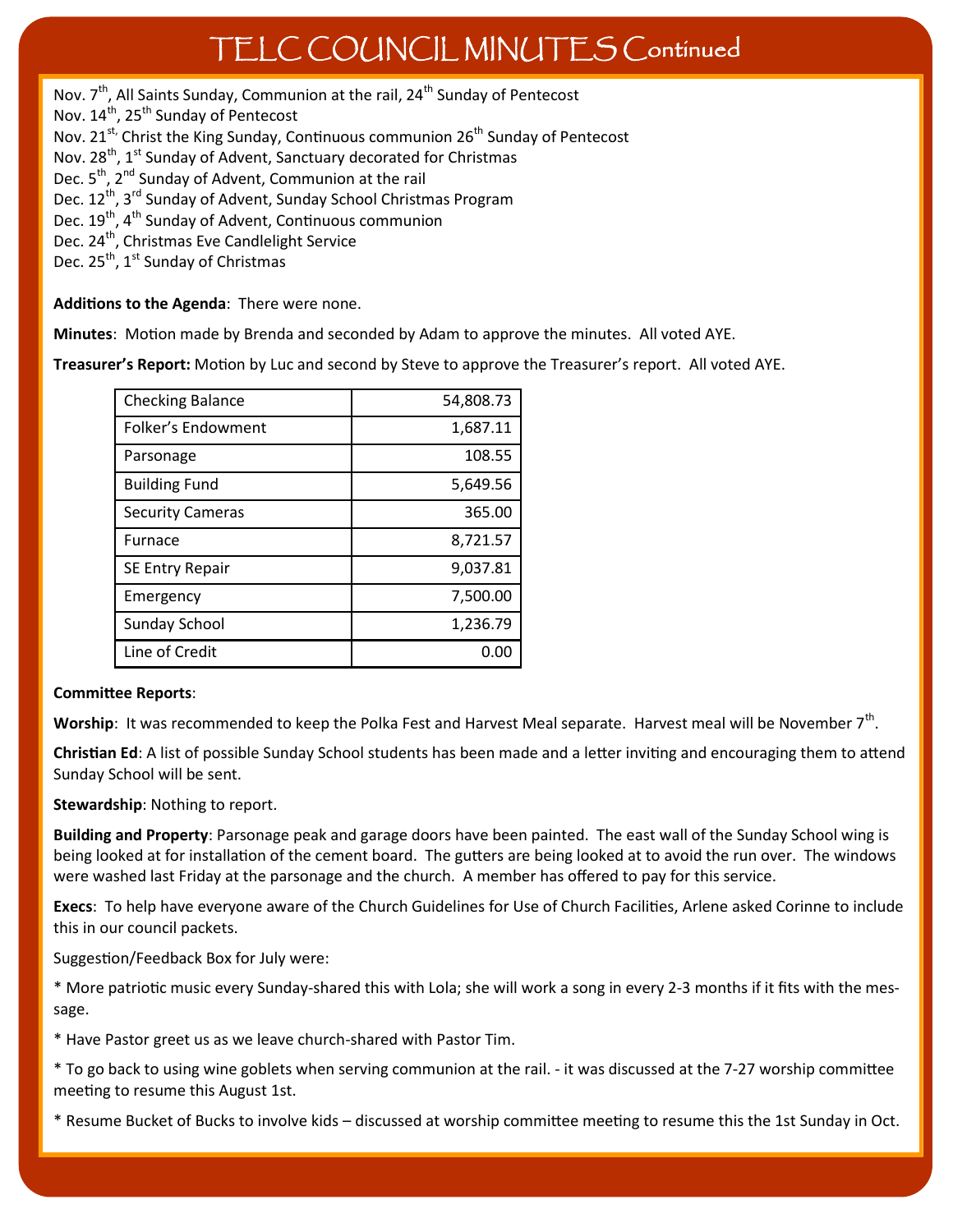#### **Old Business**:

The constitution has been sent to the members for review. Comments need to be received by November to be voted on at the annual meeting. A few comments have been received so far.

Luc reported on the bell tower. It has not been worked on since 1987. It was stuck by lighting in 1986. A cost of \$525 for the first hour and \$135 for each hour after that would be the cost to look at the tower. Pictures of the bell tower will be taken and sent to them for an estimate to repair. John will get more drone pictures and Steve said the city might be willing to use the boom truck to take someone up there to get pictures also.

John has installed the internet to the parsonage, and it is working well. Brandon will notify for the cancellation of the parsonage internet line and for the phone line.

New member Sunday is this week. Sandy offered to make and donate the bar-b-que. Several have signed up to bring salads and desserts. The youth will help with serving beverages and cleanup in place of coffee fellowship. Sharon had ordered the buns and available council is asked to help with serving

Pastor and Bev will be moving on Saturday, and several have signed up to help with vehicles and trailers. Arlene will prepare and serve lunch to the workers.

Pastor will double check with Pastor Swenson that the dates are correct for the joint service with the Methodists.

#### **New Business**:

A member has donated \$10,000.00 to be used where we felt it was most needed. It was decided to place it in the emergency fund at this point with possible use in the Building Fund.

A company from Milford has looked at the sound system and made a few adjustments. They stated we may want to look at replacing the system at some time. It would be a cost of \$10,000.00 to \$20,000.00 to replace it. At this time, we will not do anything.

Brenda Tutje talked to Arlene about doing some refreshing in the church. The cross on the end of the pews be changed to possibly off white and to make the mission statement visible from the front of the church. A go ahead to check in the costs to do this was given to Brenda.

A date to do fall cleanup will be set later as the leaves fall. There are some trees that need some branches removed also.

Members for the Nomination Committee will need to be gotten. Luc volunteered to be on the committee.

Sandy Eben has offered to make the Confirmation Stoles but needs measurements and other input ASAP. A motion was made by Luc and seconded by Sheryl to purchase robes for the students at a cost of \$20.00 each. Six will be ordered.

Third Sunday communion will be continuous and intinction will be possible after COVID. Communion Sundays will adjust as to pastor's availability.

A motion was made by Luci & seconded by Sandy to give the noisy offering for August to Bright Beginnings. All voted AYE.

The TELC Soup and Pie supper will be September  $29^{th}$ . The youth will be asked to help with beverage serving, table cleanup and help with carrying trays.

Sheryl asked for help at the Burger Barn on August 20<sup>th</sup> and 27<sup>th</sup>. She needs a griller and 2 or 3 serving.

Dates to remember:

- 
- 
- \*Council Prep Meeting, Sept. 7<sup>th</sup> at 7 PM \* Council Meeting, Sept. 14<sup>th</sup> at 7 PM<br>\*August 14<sup>th</sup>, Move Pastor and Bev \* \*August 15<sup>th</sup>, New Member Sunday/Potluck \*August  $14^{th}$ , Move Pastor and Bev
- \* Sundays September 12th and 19th Pastor is gone to Africa

Treats and Teller for September is Brenda Rosenberg Motion was made by Brenda and seconded by Adam to adjourn the meeting. All voted AYE. We closed with the Lord's Prayer. Respectfully submitted by Arlene Kuehl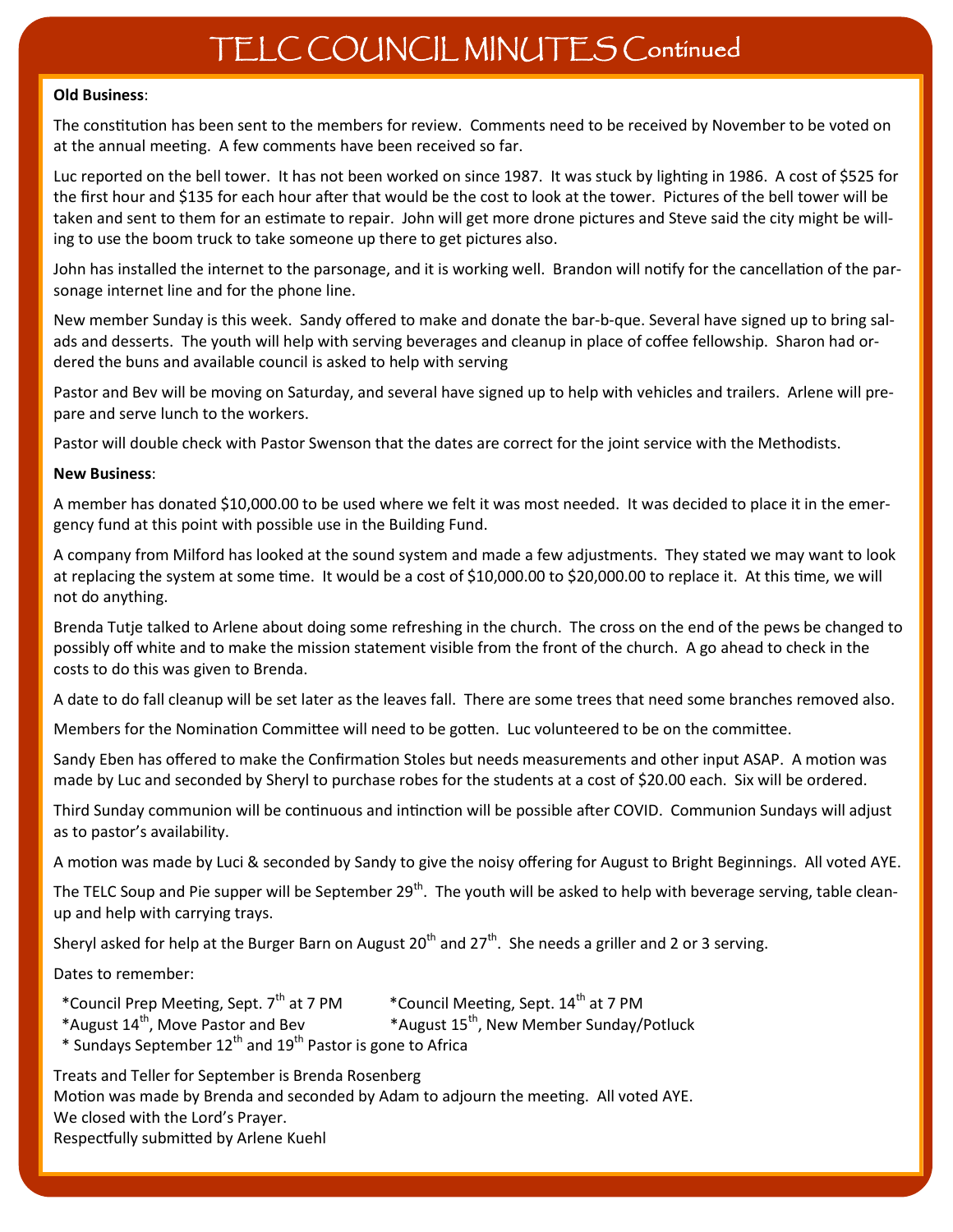| )eptember<br>Birthdays |                       |  |  |
|------------------------|-----------------------|--|--|
| $\overline{2}$         | Jarrett Van Wyk       |  |  |
| 6                      | <b>Vern Stofferan</b> |  |  |
|                        | <b>Tricia Van Wyk</b> |  |  |
| 7                      | <b>Josh Tutje</b>     |  |  |
|                        | <b>Emma Plueger</b>   |  |  |
|                        |                       |  |  |
| 10                     | <b>Sue Wunder</b>     |  |  |
| 15                     | <b>Patty Wollmuth</b> |  |  |
|                        | <b>Brandon Rusche</b> |  |  |
| 18                     | <b>Linda Fick</b>     |  |  |
|                        | <b>Janice Grave</b>   |  |  |
|                        | <b>Barb Schaff</b>    |  |  |
| 20                     | <b>Chrissy Omen</b>   |  |  |
| 23                     | <b>Amber Taylor</b>   |  |  |
| 24                     | Carson Renner         |  |  |
| 26                     | <b>Todd Howard</b>    |  |  |
|                        | <b>Greg Onken</b>     |  |  |
| 28                     | <b>Camden Hodapp</b>  |  |  |
| 30                     | <b>Julie Behrens</b>  |  |  |
|                        | <b>Kaden Wilson</b>   |  |  |
|                        | <b>Amber Henning</b>  |  |  |
|                        |                       |  |  |



Special Services & Events



Thank you to everyone that helped with moving Pastor Tim, Bev &

little Nisse





**BIBLES PRESENTED:** Bibles will be presented to Kindergarten and 3rd grade students during church service on September 12th at 10:00am.

**CONFIRMATION CLASSES START DATE:** 7th & 8th Confirmation Classes will begin on Wednesday, Sept 1st at 5:45pm.

**SUNDAY SCHOOL START DATE:** Sunday School will start at 9am on Sept. 12th.

**YOUTH GROUP:** TELC Youth Group will start on Wed., Sept. 15th at 7:00pm.



### *Wednesday, September 15th at 7:00pm.*

Future practice times will be discussed at the first practice.

If you are interested in being in choir please contact Brenda Krahling at jbkrahling@gmail.com or 712-461-0687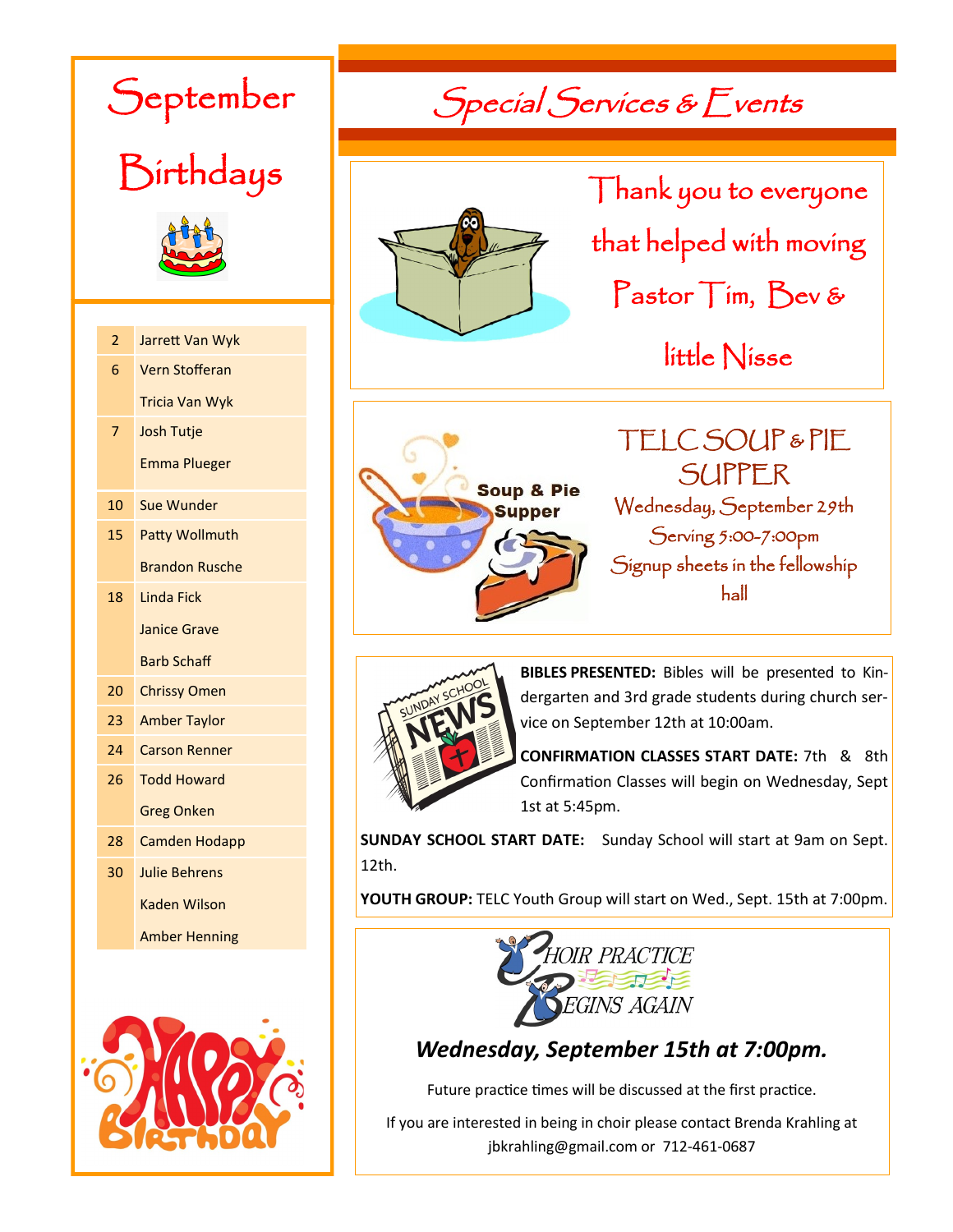# Building Fund

| Bank loan (due 7/1/2023) 5%                  | \$  | 47,499.10        |
|----------------------------------------------|-----|------------------|
| Bank loan payment every 90 days              |     | \$20,169.48      |
| Member loan payments & due dates             |     |                  |
| 1st member loan int. pymt (Oct & Apr)        |     | <u>\$500.00</u>  |
| 2nd member loan int. pymt (Jan & Jul)        |     | \$600.00         |
| Endowment loan int. pymt (May & Nov)         |     | \$900.00         |
| 3rd member loan int. pymt (Mar & Sept 1)     |     | \$375.00         |
| 4th member loan int. pymt (Mar & Sep. 1)     |     | \$375.00         |
| <b>Total member loans due September 1</b>    |     | \$750.00         |
| Total bank & member loan due October 1       |     | \$.<br>20,669.48 |
| Building Fund Acct. Balance as of August 24  | \$. | 6,449.94         |
| Still needed for the October payments:       |     | \$14,969.54      |
| Member loans (Totaling \$200,000.00)         |     |                  |
| 1st member loan (renewable yrly) 2% int only |     | \$50,000         |
| 2nd member loan (renewable yrly) 3% int only |     | \$40,000         |
| Endowment loan (renewable yrly) 3% int only  |     | \$60,000         |
| 3rd member loan (renewable yrly) 3% int only |     | \$25,000         |
| 4th member loan (renewable yrly) 3% int only |     | \$25,000         |
| <b>Total Member loans</b>                    |     | \$200,000.00     |



**CONTACT US Pastor Tim Nappe**  Email: pastortim@premieronline.net Office—754-3645 Cell—712-331-4245 **Council President** Brandon Rusche Cell: 712-899-6008, Email: bjrusche@hotmail.com **Church Secretary** Corinne Kruse Office Email: telc@premieronline.net Office: 754-3645 **Custodians** Steve & Cindy Onken Home: 754-2797 Email: caonk@premieronline.net

# Offerings

**July 25, 2021** General Fund: \$4,382.00 Noisy Offering (Bless You Inc) \$22.55 Attendance: 54

**August 1, 2021** General Fund: \$1,843.00 Bucket of Bucks—ATLAS: \$30.59 Attendance: 51

**August 8, 2021** General Fund: \$3,144.00 Noisy Offering (Sunday School)—: \$39.30 Attendance: 55

**August 15, 2021** NEW MEMBER SUNDAY General Fund: \$2,864.00 Noisy Offering (Sunday School)—: \$36.69 Attendance: 73

**August 22, 2021** OUTDOOR WORSHIP METHODIST General Fund: \$560.

**August 29 Outdoor Worship at Trinity**

### **Trinity Evangelical Lutheran Church 704 Poplar Drive, Sibley, IA 51249**

**FIND US ON Facebook** [www.facebook.com/trinitysibley2013](http://www.facebook.com/trinitysibley2013)

**NEW Website** www.sibleytelc.org **GIVE NOW** button on the website or TEXT—**TELC to 73256 to give**



**TRINITY EVANGELICAL LUTHERAN CHURCH** 

 $\bigcirc$  lcmc